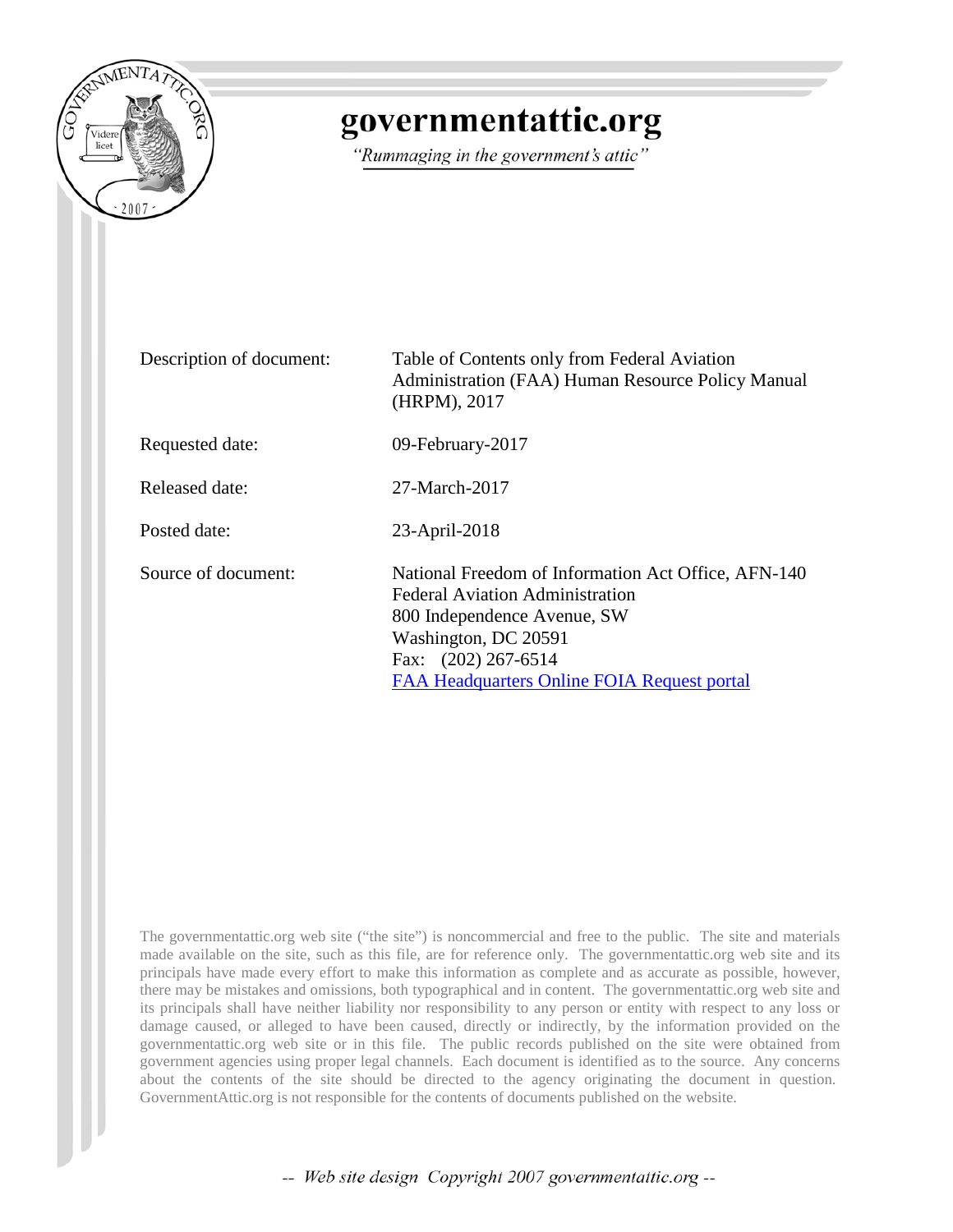

U.S. Department of lransportatlon **Federal Aviation Administration** 

Assistant Administrator for Human Resource Management

800 Independence Avenue. SW Washington, D.C. 20591

## **<sup>f</sup>'\aR 2 7** 2017

Re: Freedom of Information Act (FOIA) Request #2017-004364

This letter responds to your February 9. 2017 FOIA request seeking an electronic/digital copy or the FAA"s lluman Resource Policy Manual (HRPM). On March 13. 2017. you submitted a change to limit your FOIA request to encompass only the table of contents from the 11RPM.

A search was performed on March 14, 2017 in the Office of Human Resource Management. Policy and Compliance Division and enclosed are seven pages of records responsive to your request.

If you owe fees for the processing of this request, an invoice containing the amount due and payment instructions will be enclosed.

You have the right to seek assistance from the FAA FOIA Public Liaison via phone (202-267- 7799) or email (7-AWA-ARC-FOIA@faa.gov) noting FOIA Public Liaison in the Subject.

Sincerely.

Joyce-Smothers

Joyce Smothers Director **HR** Policy and Compliance Division Office of Human Resource Management

Enclosure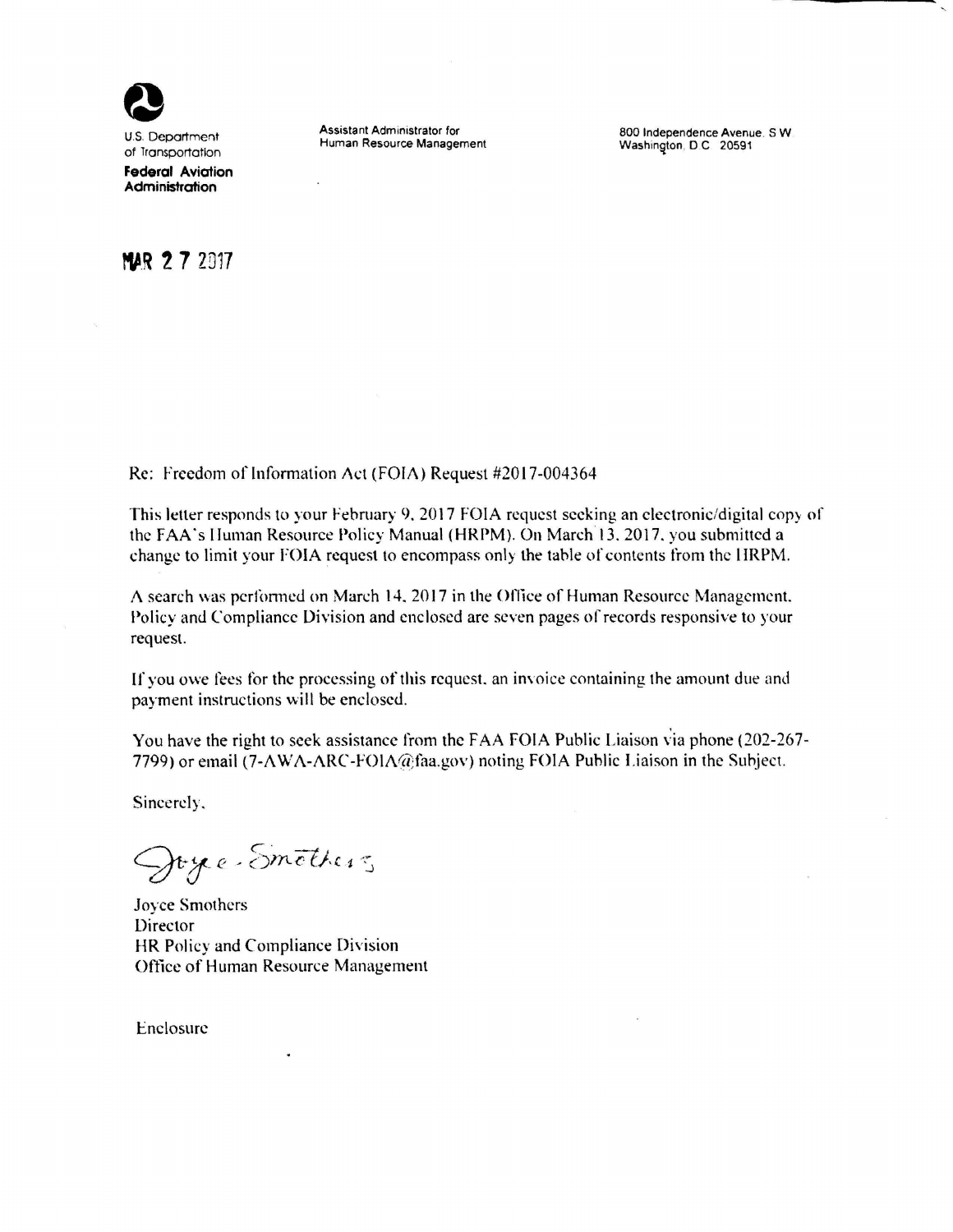| <b>Policy Bulletins</b>                                                                                  |                    |
|----------------------------------------------------------------------------------------------------------|--------------------|
| Personnel Servicing of Executive and Senior Professionals                                                | Policy Bulletin 19 |
| Maximum Entry Age Exemption Program for Surplus or Displaced FAA<br>Employees                            | Policy Bulletin 30 |
| Travel Compensatory Time                                                                                 | Policy Bulletin 41 |
| Federal Employees Retirement System Deposits for Second-Level<br>Supervisory Air Traffic Control Service | Policy Bulletin 44 |
| Use of Compensatory Time Off for Hourly Rate (FW) Fair Labor Standards<br>Act (FLSA) Exempt Employees    | Policy Bulletin 50 |
| Guidance on Time Served in a New Hire Probationary Period                                                | Policy Bulletin 52 |
| Guidance on Time Served in a Managerial Probationary Period                                              | Policy Bulletin 53 |
| Change in Effective Date for Eligibility for Non-foreign Cost-of-Living<br>Allowances                    | Policy Bulletin 54 |
| Appointments to Confidential or Policy-Making Executive Positions                                        | Policy Bulletin 55 |
| Reemployment of Annuitants under the National Defense Authorization<br>Act                               | Policy Bulletin 60 |
| Retention Incentive for Employees at Nantucket                                                           | Policy Bulletin 61 |
| Waiver Process to Mandatory Separation at Age 56                                                         | Policy Bulletin 62 |
| <b>Executive System Interviews and Selection Approval</b>                                                | Policy Bulletin 64 |
| Presidential Rank Awards Program                                                                         | Policy Bulletin 67 |
| Washington, DC, Metropolitan Area Dismissal and Closure Procedures                                       | Policy Bulletin 70 |
| Release and Exemptions of Temporary Employees and Re-employed<br><b>Annuitants</b>                       | Policy Bulletin 71 |
| Redefintion of Spouse and Related Benefits Enrollment Guidance                                           | Policy Bulletin 77 |
| Establishment of 0306 Government Information and 0804 Fire Protection<br><b>Engineering Series</b>       | Policy Bulletin 81 |
| Rescind COMP-2.21C Grandfathered Employees in the Core Compensation<br>Plan                              | Policy Bulletin 82 |
| Implementation of the Federal Aviation Administration (FAA) Cybersecurity<br>Initiative                  | Policy Bulletin 85 |
| Air Traffic Control Specialist Hiring for New Appointments                                               | Policy Bulletin 90 |
| Modernizing FAA Leave Policies for Childbirth, Adoption and Foster Care<br>Purposes                      | Policy Bulletin 91 |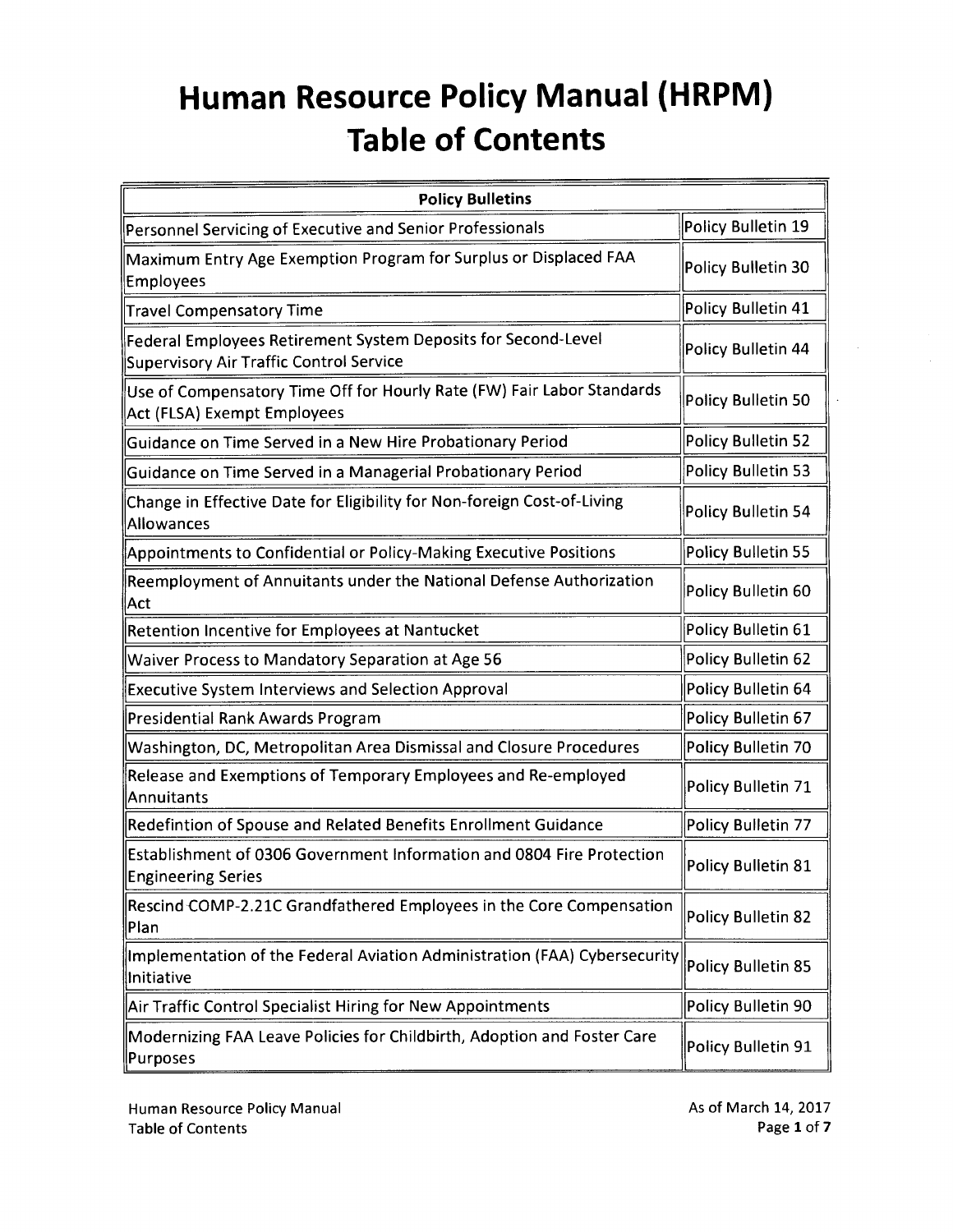| <b>Policy Bulletins</b>                                                                                                               |                                 |
|---------------------------------------------------------------------------------------------------------------------------------------|---------------------------------|
| Grandfathering Provisions after Cancellation of EMP-1.20a (ATS #1),<br>Employment of Retired Military Air Traffic Controllers Program | Policy Bulletin 92              |
| Guidance on Discretionary Monetary Awards during the FY 2017<br><b>Continuing Resolution</b>                                          | Policy Bulletin 95              |
| <b>Volume 0: Internal Operations - Human Resources</b>                                                                                |                                 |
| Human Resources Policy and Guidance System                                                                                            | IOHR-0.1                        |
| Office of the Assistant Administrator for Human Resource Management<br>(AHR) Information Security System                              | <b>IOHR-0.2</b>                 |
| Human Resource Web Management                                                                                                         | <b>IOHR-0.3</b>                 |
| <b>Volume 1: Employment</b>                                                                                                           |                                 |
| Authority to Employ                                                                                                                   | <b>EMP-1.1</b>                  |
| <b>Employment of Relatives</b>                                                                                                        | <b>EMP-1.2</b>                  |
| Interchange Agreement                                                                                                                 | <b>EMP-1.3</b>                  |
| New Hire Probationary Period                                                                                                          | EMP-1.4                         |
| Managerial Probationary Period                                                                                                        | <b>EMP-1.5</b>                  |
| Oath of Office                                                                                                                        | <b>EMP-1.6</b>                  |
| Setting the Effective Date of an Appointment                                                                                          | EMP-1.6a (Effective<br>Dates)   |
| <b>Qualifications Requirements</b>                                                                                                    | <b>EMP-1.7</b>                  |
| Air Traffic Assistant (FG-2154) Promotion Qualifications                                                                              | <b>EMP-1.7b (ATS-</b><br>2154)  |
| Qualification Requirements for Contracting Professionals in the 1102<br><b>Series</b>                                                 | EMP-1.7c (Series<br>1102)       |
| Supplemental Qualifications Guidance for 2186 Series Positions in<br><b>Airway Facilities</b>                                         | EMP-1.7d (AF-<br>2186)          |
| FAA Specific Qualifications Guidance for 1825 Aviation Safety Inspectors<br>- Aircraft Dispatch                                       | EMP-1.7e (1825AD)               |
| FAA Specific Qualifications Guidance for 1825 Aviation Safety Inspectors<br>- Cabin Safety                                            | EMP-1.7f (1825CS)               |
| FAA Specific Qualifications Guidance for 1825 Aviation Safety Inspectors<br>- Rotorcraft-Helicopter                                   | EMP-1.7g (1825RH)               |
| Interview Policy                                                                                                                      | <b>EMP-1.8</b>                  |
| <b>Reference Checking</b>                                                                                                             | <b>EMP-1.8a</b><br>(References) |
| Selection Priority                                                                                                                    | <b>EMP-1.9</b>                  |
| <b>External Permanent Hiring</b>                                                                                                      | EMP-1.10                        |
| <b>External Temporary and Time-Limited Hiring</b>                                                                                     | EMP-1.11                        |
| <b>Employment of Veterans and Service Members</b>                                                                                     | EMP-1.12                        |

As of March 14, 2017 Page **2** of7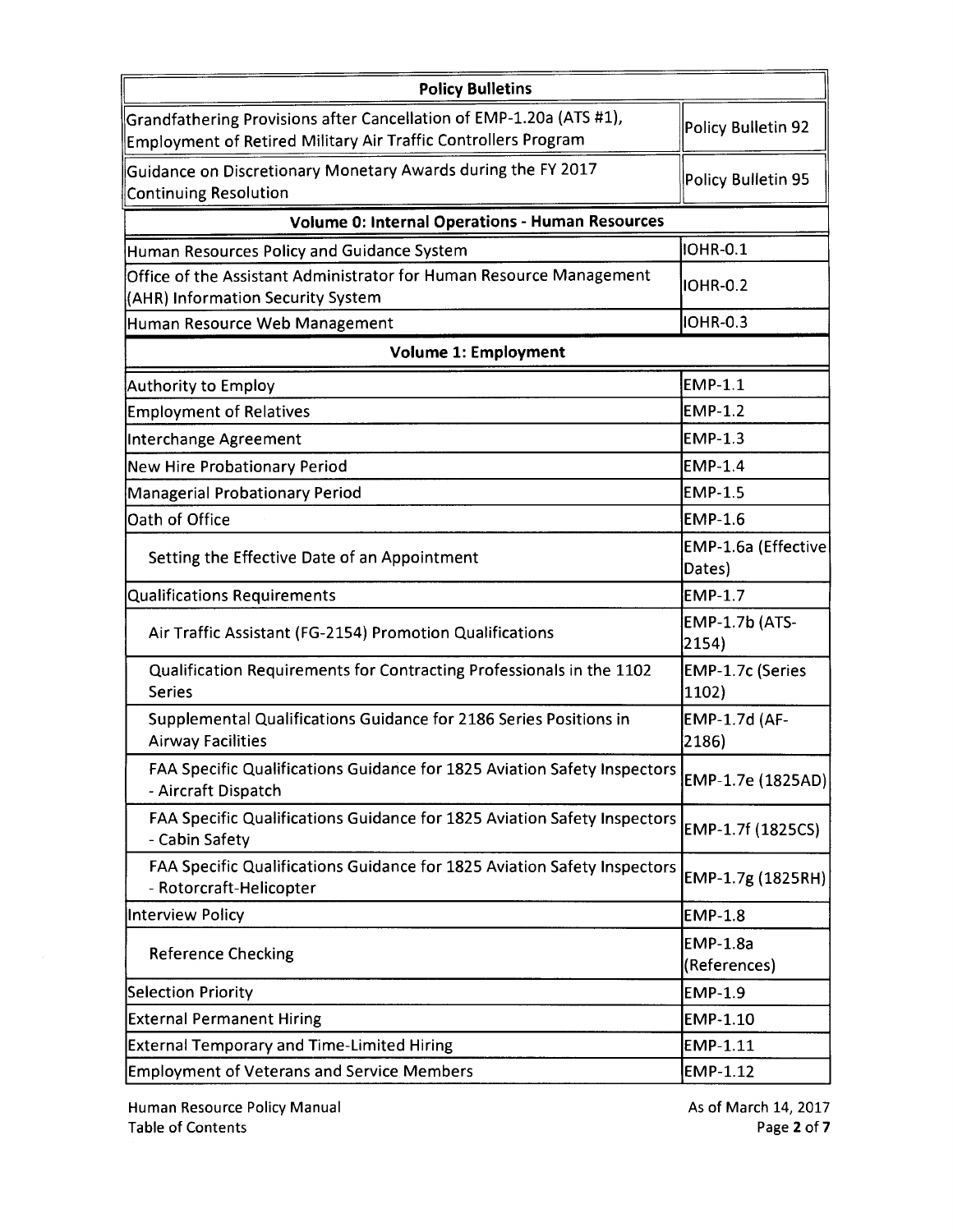| <b>Volume 1: Employment</b>                                                                                                                        |                                             |  |
|----------------------------------------------------------------------------------------------------------------------------------------------------|---------------------------------------------|--|
| <b>Citizenship Requirements</b>                                                                                                                    | EMP-1.13                                    |  |
| Permanent Internal Assignments                                                                                                                     | EMP-1.14                                    |  |
| <b>Employment Policy for Air Traffic Control Specialist in Training</b>                                                                            | EMP-1.14a (ATCS)                            |  |
| <b>Temporary Internal Assignments</b>                                                                                                              | EMP-1.15                                    |  |
| Return Rights after Certain Assignments                                                                                                            | <b>EMP-1.16</b>                             |  |
| Return Rights for FAA International Assignments                                                                                                    | EMP-1.16a<br>(International<br>Assignments) |  |
| <b>FAA Reduction In Force (RIF)</b>                                                                                                                | EMP-1.17                                    |  |
| Assignments to Other Public or Private Organizations                                                                                               | <b>EMP-1.18</b>                             |  |
| Maximum Entry and Retention Age for Air Traffic Control Specialists                                                                                | <b>EMP-1.20</b>                             |  |
| <b>Upward Mobility Program</b>                                                                                                                     | <b>EMP-1.21</b>                             |  |
| <b>Career Transition Program</b>                                                                                                                   | <b>EMP-1.22</b>                             |  |
| Retroactive Promotions                                                                                                                             | <b>EMP-1.23</b>                             |  |
| Suitability                                                                                                                                        | <b>EMP-1.24</b>                             |  |
| Student Loan Repayment Program                                                                                                                     | EMP-1.25                                    |  |
| On the Spot Hiring                                                                                                                                 | EMP-1.26                                    |  |
| Veterans' Recruitment Appointment (VRA)                                                                                                            | EMP-1.26b (VRA)                             |  |
| 30% Or More Disabled Veteran Program                                                                                                               | EMP-1.26c (30%<br>Disabled)                 |  |
| Permanent Noncompetitive Appointments for Spouses of Certain<br><b>Members of the Armed Forces</b>                                                 | EMP-1.26f (Military<br>Spouse)              |  |
| Individuals Possessing a Control Tower Operator Certificate with Facility<br>Rating from Trade Schools/Universities/Colleges                       | EMP-1.26g (CTO)                             |  |
| Recruitment and Appointment of Persons with Disabilities, Severe<br>Physical Disabilities, Psychiatric Disabilities, and Intellectual Disabilities | EMP-1.26h<br>(PWD/PWTD)                     |  |
| Returned Peace Corps Volunteers/Present and Former Peace Corps                                                                                     | EMP-1.26i (Peace                            |  |
| Employees/AmeriCorps Volunteers-in-Service-to-America                                                                                              | Corps/Americorps)                           |  |
| Furlough                                                                                                                                           | EMP-1.27                                    |  |
| <b>Category Rating</b>                                                                                                                             | EMP-1.28                                    |  |
| Career Enhancement Assignment Program (CEP)                                                                                                        | EMP-1.29                                    |  |
| Air Traffic Organization Career Enhancement and Career Progression<br>Assignments                                                                  | EMP-1.29a (ATO-<br>CE/CP)                   |  |
| <b>FAA Pathways Program</b>                                                                                                                        | EMP-1.30                                    |  |
| FAA Internship Program                                                                                                                             | EMP-1.30a (Intern)                          |  |
| <b>FAA Recent Graduates Program</b>                                                                                                                | EMP-1.30b (Recent<br>Grad)                  |  |
| FAA Presidential Management Fellows Program (On Hold - FAA has no<br>MOU agreement with OPM to use this program.)                                  | EMP-1.30c (PMF)                             |  |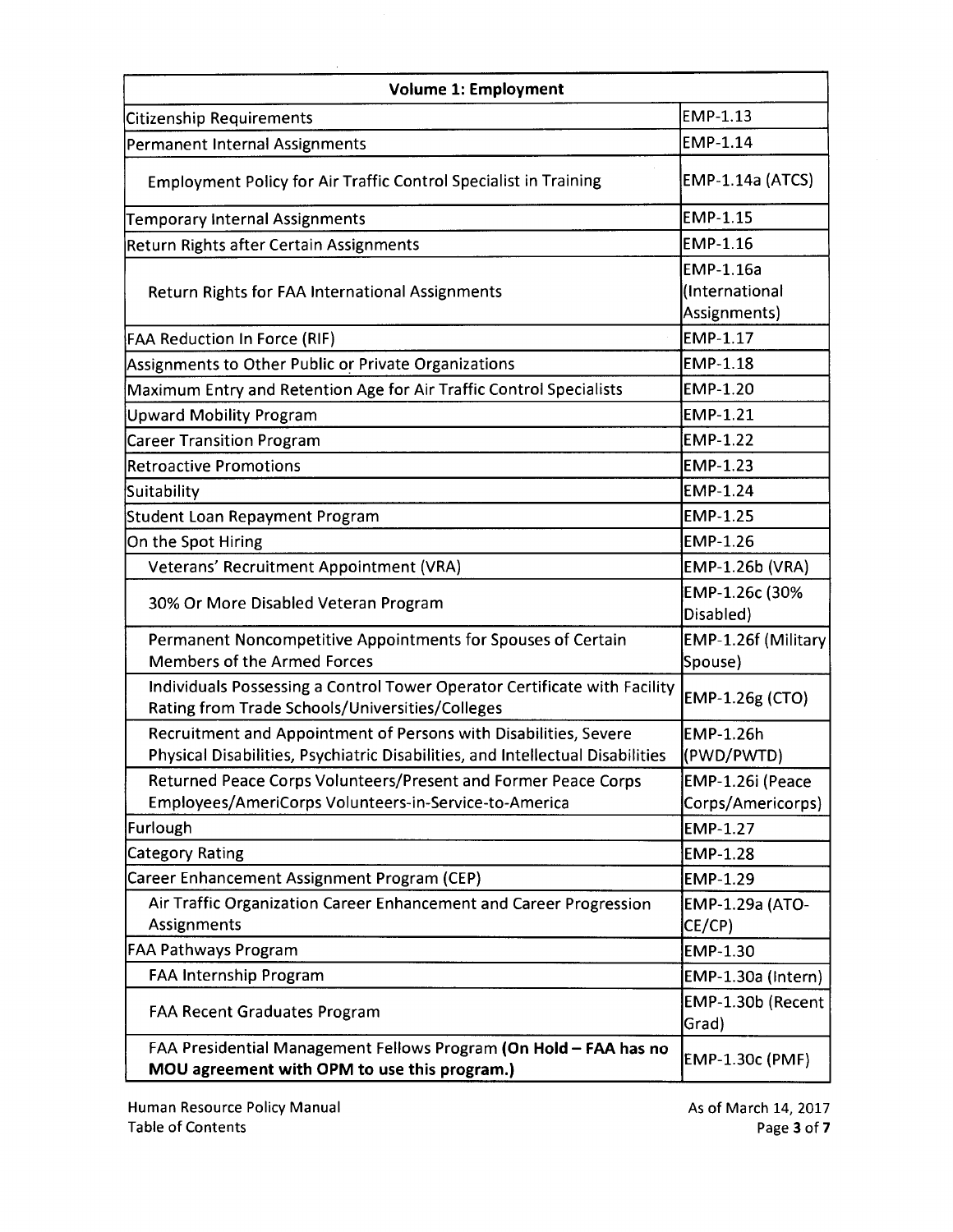| <b>Volume 1: Employment</b>                                                                                              |                   |  |
|--------------------------------------------------------------------------------------------------------------------------|-------------------|--|
| <b>Creating a Vacancy Announcement</b>                                                                                   | EMP-1.31          |  |
| Job Analysis Assessment and Assessment Tools                                                                             | <b>EMP-1.32</b>   |  |
| EMP-1.34 Application/Resume Acceptance, Review and Assessment                                                            | EMP-1.34          |  |
| <b>FAA Volunteer Student Service Program</b>                                                                             | EMP-1.35          |  |
| Selective Service Registration Requirements                                                                              | <b>EMP-1.38</b>   |  |
| <b>Volume 2: Compensation Systems and Classification</b>                                                                 |                   |  |
|                                                                                                                          |                   |  |
| Managers and Supervisors Pay in the Air Traffic Controllers Compensation<br>Plan                                         | COMP-2.1AT        |  |
|                                                                                                                          |                   |  |
| Agency Initiated Conversions in the Core Compensation Plan                                                               | COMP-2.1C         |  |
| Pay Bands in the Core Compensation Plan                                                                                  | COMP-2.2C         |  |
| Job Documentation in the Core Compensation Plan                                                                          | COMP-2.3C         |  |
| Annual Pay Changes in the Core Compensation Plan                                                                         | COMP-2.4C         |  |
| Promotions in the Core Compensation Plan                                                                                 | COMP-2.5C         |  |
| Flexible Promotion Increases in the Core Compensation Plan                                                               | COMP-2.6C         |  |
| Reassignments in the Core Compensation Plan                                                                              | <b>COMP-2.7C</b>  |  |
| Reassignment Increases and Bonuses in the Core Compensation Plan                                                         | COMP-2.8C         |  |
| In-Position Increases in the Core Compensation Plan                                                                      | <b>COMP-2.10C</b> |  |
| Demotions, Pay Band Retention and Pay Retention in the Core<br>Compensation Plan                                         | <b>COMP-2.11C</b> |  |
| Use of Highest Previous Rate in the Core Compensation Plan                                                               | <b>COMP-2.12C</b> |  |
| Temporary Internal Assignments in the Core Compensation Plan                                                             | <b>COMP-2.14C</b> |  |
| Qualifications Determinations in the Core Compensation Plan                                                              | <b>COMP-2.15C</b> |  |
| Competition Requirements in the Core Compensation Plan                                                                   | <b>COMP-2.16C</b> |  |
| Managerial Probationary Periods in the Core Compensation Plan                                                            | <b>COMP-2.17C</b> |  |
| Nature of Action Codes for Job Changes in the Core Compensation Plan                                                     | <b>COMP-2.18C</b> |  |
| Movement from Wage Grade Positions To FV Positions in the Core<br><b>Compensation Plan</b>                               | COMP-2.19C        |  |
| Reporting Newly Established Human Resources and Budget Related<br>Positions in the Core Compensation Plan                | COMP-2.22C        |  |
| Establishing Positions in the Core Compensation Plan, including the L/M<br>Band, 2186 Series, and Expert Level Positions | COMP-2.23C        |  |
| Pay-Setting Principles for Placement in the Core Compensation Plan                                                       | <b>COMP-2.24C</b> |  |
| Pay for Performance under the Valuing Performance Program                                                                | <b>COMP-2.25C</b> |  |
| <b>Volume 3: Premium Pay and Allowances</b>                                                                              |                   |  |
| Overtime and Compensatory Time for FLSA Exempt Employees                                                                 | <b>PRE-3.1</b>    |  |
| Overtime and Compensatory Time for FLSA Nonexempt Employees                                                              | <b>PRE-3.2</b>    |  |

As of March 14, 2017 Page **4** of 7

 $\mathcal{L}^{\text{max}}_{\text{max}}$  and  $\mathcal{L}^{\text{max}}_{\text{max}}$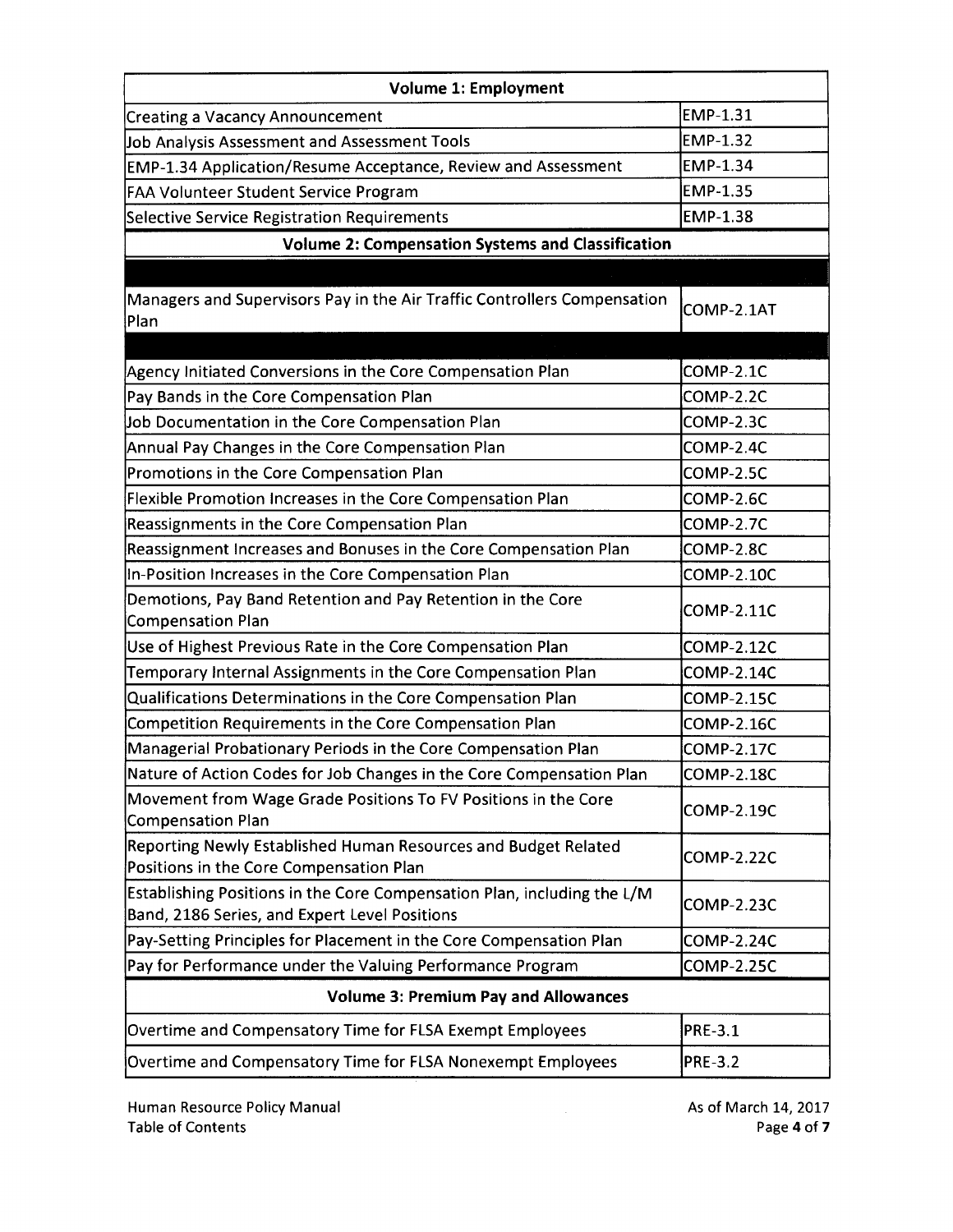| <b>Volume 3: Premium Pay and Allowances</b>                                                 |                           |
|---------------------------------------------------------------------------------------------|---------------------------|
| Physician Premium Pay in the Executive and Core Compensation Plans                          | <b>PRE-3.3</b>            |
| <b>Reservist Differential</b>                                                               | <b>PRE-3.4</b>            |
| <b>Voluntary Separation Incentive Pay</b>                                                   | <b>PRE-3.5</b>            |
| Sunday Premium Pay                                                                          | <b>PRE-3.6</b>            |
| Administratively Uncontrollable Overtime (AUO)                                              | <b>PRE-3.7</b>            |
| Recruitment, Relocation, and Retention Incentives                                           | <b>PRE-3.8</b>            |
| <b>Volume 4: Employee Relations</b>                                                         |                           |
| <b>Standards of Conduct</b>                                                                 | ER-4.1                    |
| Use of Social Media by FAA Employees                                                        | ER-4.1a (Social<br>Media) |
| <b>Maintaining Discipline</b>                                                               | ER-4.2                    |
| <b>FAA Administrative Grievance</b>                                                         | ER-4.3                    |
| <b>FAA Guaranteed Fair Treatment</b>                                                        | ER-4.4                    |
| FAA Procedures for Disciplinary and Adverse Actions                                         | ER-4.5                    |
| Termination during New Hire Probationary Period                                             | ER-4.6                    |
| Termination during Managerial Probationary Period                                           | ER-4.7                    |
| <b>Addressing Unacceptable Performance</b>                                                  | ER-4.8                    |
| <b>Volume 5: Talent Development System</b>                                                  |                           |
| Talent Development - Guiding Principles                                                     | TDS-5.1                   |
| Talent Development - Administration                                                         | TDS-5.2                   |
| Talent Development - Documentation, Evaluation & Reporting                                  | TDS-5.3                   |
| Talent Development - Career Development and Planning                                        | TDS-5.4                   |
| Talent Development - Assignment to a Managerial Position                                    | <b>TDS-5.5</b>            |
| Talent Development - Approving an FAA Employee Association<br><b>Conference as Training</b> | TDS-5.6                   |
| <b>Volume 6: Labor Management Relations</b>                                                 |                           |
| <b>Guidance on Reporting Official Time</b>                                                  | LMR-6.1                   |
| <b>Volume 7: Executive Systems</b>                                                          |                           |
| <b>Authority to Manage Executive Resources</b>                                              | EXS-7.1                   |
| <b>Executive System Staffing</b>                                                            | <b>EXS-7.2</b>            |
| <b>Internal Executive Assignments</b>                                                       | <b>EXS-7.3</b>            |
| Temporary Promotions into Executive System Positions                                        | EXS-7.4                   |
| <b>Executive Compensation Plan</b>                                                          | <b>EXS-7.5</b>            |
|                                                                                             |                           |
| <b>Executive System Awards Program</b>                                                      | EXS-7.6                   |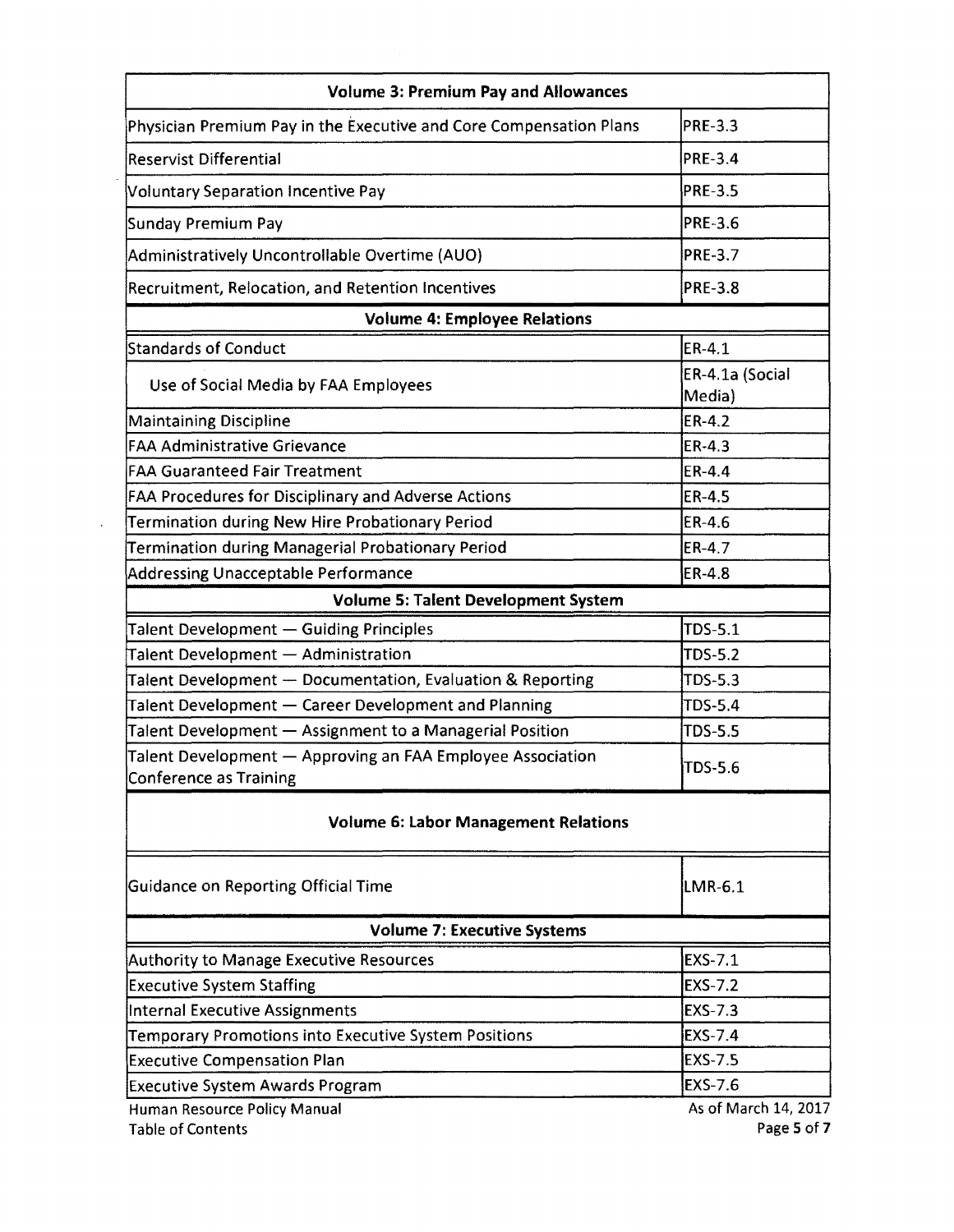| <b>Volume 7: Executive Systems</b>                                |                |
|-------------------------------------------------------------------|----------------|
| <b>Executive System Performance Management</b>                    | EXS-7.7        |
| <b>Executive Development</b>                                      | <b>EXS-7.8</b> |
| Executive System Removals and Disciplinary Actions                | <b>EXS-7.9</b> |
| <b>Executive Probationary Period</b>                              | EXS-7.10       |
| <b>Volume 8: Leave and Work Schedules</b>                         |                |
| Sick Leave for Personal Medical Needs                             | <b>LWS-8.1</b> |
| Leave Options to Care for a Family Member                         | <b>LWS-8.2</b> |
| Annual Leave                                                      | <b>LWS-8.3</b> |
| Military Leave                                                    | <b>LWS-8.4</b> |
| Court Leave                                                       | <b>LWS-8.5</b> |
| <b>Home Leave</b>                                                 | <b>LWS-8.6</b> |
| Funeral Leave                                                     | LWS-8.7        |
| <b>Excused Absence</b>                                            | LWS-8.8        |
| <b>Holiday Absences</b>                                           | <b>LWS-8.9</b> |
| <b>Unpaid Absences</b>                                            | LWS-8.10       |
| Lump-Sum Annual Leave Payments                                    | LWS-8.11       |
| Voluntary Leave Transfer Program (VLTP)                           | LWS-8.12       |
| <b>Emergency Leave Transfer Program (ELTP)</b>                    | LWS-8.13       |
| Workweeks, Tours of Duty, & Work Schedules                        | LWS-8.14       |
| Alternative Work Schedules                                        | LWS-8.15       |
| Part-time Employment/Job Sharing Program                          | LWS-8.16       |
| First 40-Hour Tour of Duty                                        | LWS-8.17       |
| Adjustment of Work Schedules for Religious Observances            | LWS-8.18       |
| Disabled Veteran Leave                                            | LWS-8.19       |
| <b>Family and Medical Leave Act</b>                               | LWS-8.20       |
| <b>Volume 9: Performance Management</b>                           |                |
| Performance Management and Assessment System (PMAS)               | PM-9.1         |
| Valuing Performance Program                                       | PM-9.1a (VP)   |
| Pass/Fail (PF) Performance Program                                | PM-9.1c (PF)   |
| <b>Recognizing Employees</b>                                      | PM-9.2         |
| Management Performance Incentive Program                          | PM-9.3         |
| <b>Volume 10: Workforce Planning</b>                              |                |
| FAA Managerial Workforce Planning (MWP)                           | WP-10.1        |
| <b>Volume 11: Guidance on Emergency Situations</b>                |                |
| Guidance on Leave Issues Related to Disaster/Emergency Situations | EMS-11.1       |
| Guidance on Pay Issues Related to Disaster/Emergency Situations   | EMS-11.2       |

As of March 14, 2017 Page **6** of7